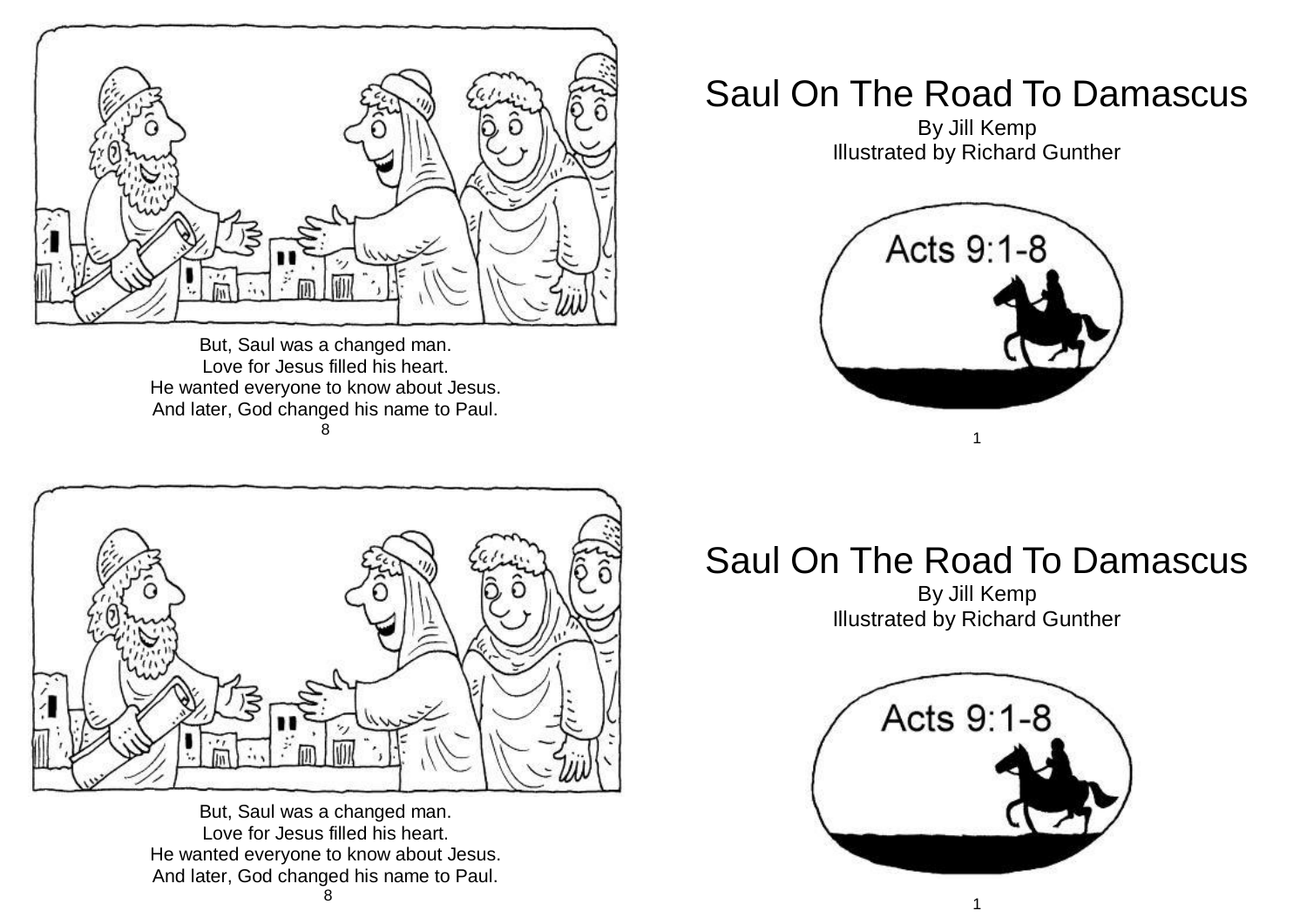

Saul loved God, but he was mad at people who loved and followed Jesus. Saul didn't understand that Jesus was God's son. 2



When the light had gone, Saul couldn't see anything. The people with him didn't know what had happened. 7



Saul loved God, but he was mad at people who loved and followed Jesus. Saul didn't understand that Jesus was God's son.



When the light had gone, Saul couldn't see anything. The people with him didn't know what had happened.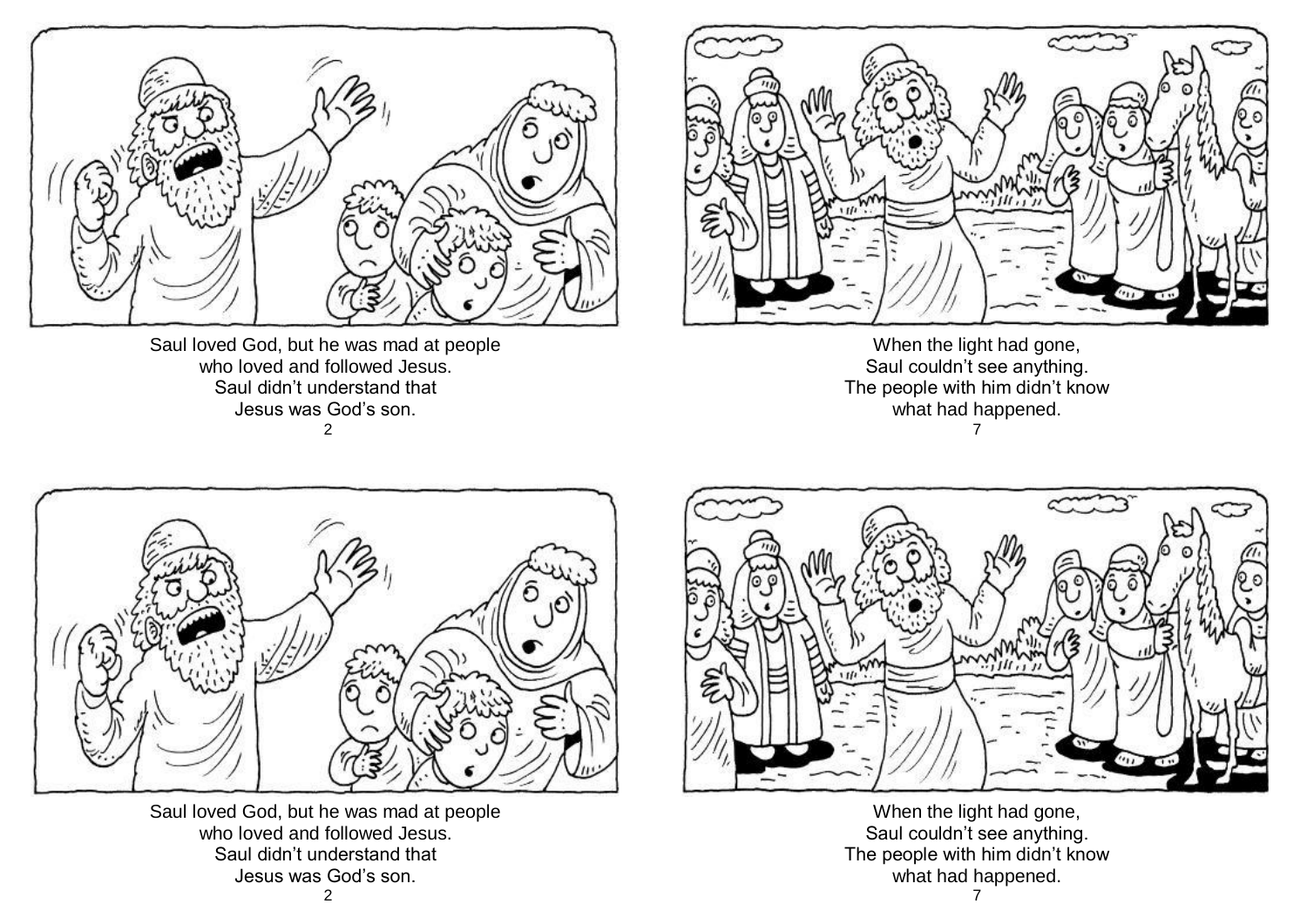

And Jesus himself spoke to Saul. "I am Jesus. You hurt yourself by trying to hurt me," He said gently. "Go into the city. I have work for you to do." 6



He asked the most important leader at the Temple, for permission to go to Damascus and catch Jesus' followers. Saul thought God would be pleased with him. 3



And Jesus himself spoke to Saul. "I am Jesus. You hurt yourself by trying to hurt me," He said gently. "Go into the city. I have work for you to do."



He asked the most important leader at the Temple, for permission to go to Damascus and catch Jesus' followers. Saul thought God would be pleased with him. 3